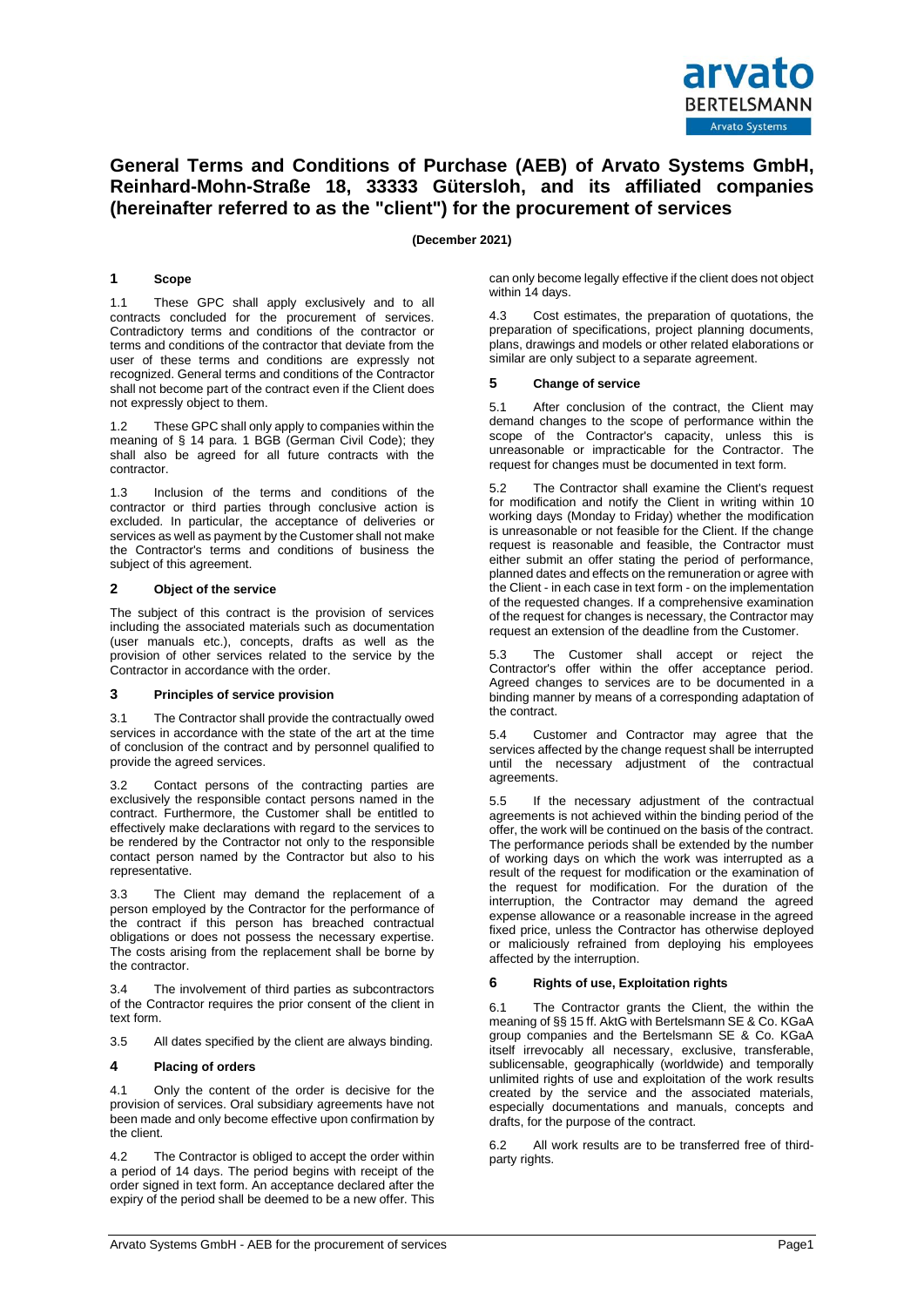

# **7 Other performance obligations**

7.1 Documentation: In addition to the preparation and handing over of the work results, the Contractor owes the handing over of a service description or sufficient documentation on the performance of the service, at the discretion of the Client.

7.2 Data carriers: The work results are to be provided by the contractor in sufficient number on suitable data carriers or by download/upload in a suitable data format, in each case together with documentation, at the choice of the client. The transfer of risk shall take place upon delivery of the data carrier or upon defect-free storage of the work results on a data carrier of the Customer.

7.3 Security: The Contractor shall ensure that the work results do not contain any functionalities which make it possible to attenuate, circumvent or eliminate security functions and which have not been made known to the Client prior to delivery, at least in text form. Furthermore, he shall ensure that the work results do not enable unauthorised third parties to gain access to the Client's systems or data without the Client's consent.

#### **8 Installation and configuration / quality control / training**

8.1 Unless otherwise expressly stipulated in the order, the obligation to provide the work results also includes the installation and configuration of the work results.

For installation and configuration, the Contractor shall provide a sufficient number of employees to ensure fast and effective installation and configuration that does not interfere with the Client's business operations.

8.3 When the work results are used for the first time, the client is entitled to carry out a quality inspection of 30 working days from completion of the installation. Within these 30 working days, the Client is entitled to cancel the work results at any time if the contractually agreed functions of the work results are not fulfilled.

8.4 The Contractor shall support and train the Client's personnel to the required extent so that the Client is able to use the work results competently (instruction).

8.5 The client can demand further training from the contractor against payment of a fee customary in the market.

# **9 Principles of personnel deployment**

9.1 The Contractor shall provide its services independently or with its own or third-party personnel (hereinafter referred to as "Personnel").

9.2 The Client is entitled to demand the replacement of the personnel employed by the Contractor, with justification, which may be provided in text form, if the Contractor has repeatedly breached contractual obligations or if there is any other important reason in the personnel employed which prevents cooperation between the Client and the Contractor.

If the Contractor uses external personnel (such as freelancers or temporary workers), the Client may also demand the replacement of the external personnel with justification, if a further deployment is not reasonable for the Client. As the main contractual obligation, the Contractor shall ensure and control on its own responsibility that any external specialists or subcontractors it employs are deployed and controlled in accordance with the statutory regulations. At the request of the Customer, the Contractor shall provide the Customer with documentation of the controls carried out and confirm the correctness of the controls in text form. Inconsistencies or missing confirmation proofs entitle the customer to an immediate

extraordinary termination of the contractual relationship. The additional expenditure resulting from personnel expansion or personnel change is to be borne by the contractor.

<span id="page-1-0"></span>9.3 In the individual contract, the contractor designates its own project manager as central contact person. This person controls the entire project work on the contractor's side. On the other hand, the client provides its own project manager as the central contact person for the entire project management. The project manager controls the entire project work on the part of the client.

9.4 Under no circumstances will the contractor's personnel be integrated into the client's business. The contractor shall remain solely responsible for such personnel to the full extent. There shall be no division of labour between the staff of the contracting authority and the staff of the supplier. The personnel employed by the contractor shall not be included in the internal holiday planning and representation arrangements of the customer. Periods of deployment or service times are agreed exclusively with the project manager contractually appointed by the contractor. The contractor's personnel do not take part in internal meetings and events of the customer with company-specific content and events (for example, presentation round, company party). The only possible participation is in project and technical meetings which are directly connected with the concretization of the contractual service, the provision of services or the acceptance of services. The contractor as well as the personnel employed by him use his own operating resources, unless an objective reason makes the use of the customer's operating resources necessary (e.g. IT security, data protection).

9.5 Without the participation of the responsible project managers, no project-related coordination, instructions or comparable communication takes place between the contractor's personnel on duty and the client's personnel. The Contractor shall involve the Client's project manager for binding information and for all questions arising from the performance of the contract. He shall provide information and make decisions or communicate them without delay. Decisions and information of other persons shall only be binding on the Contractor and his personnel if they have been made or confirmed by the Customer's project manager in text form.

<span id="page-1-1"></span>In the event of any complaints about defects in the performance of the Contractor, the Contractor's project manager shall be the sole contact person for the Client's project manager. No complaints about the performance of the Contractor shall be made to the Contractor's other personnel.

9.7 The Contractor shall ensure that all personnel deployed by it has taken note of the regulations regarding confidentiality, data protection, plant security, the information sheet on the Federal Data Protection Act, the flyer for emergencies as well as the Customer's information security quidelines and complies with the regulations accordingly.

9.8 Upon request, the Contractor shall inform the Client at a reasonable distance about the status of the project and compliance with the contractual requirements and shall provide interim results. In addition, the Customer may request to inspect the relevant documents and extracts thereof.

# **10 Personnel deployment for end customers**

10.1 If the Contractor provides services to an end customer of the Client within the scope of this Agreement, the Contractor and the Client shall each remain solely responsible for their personnel. This means that neither the Customer's personnel nor the Contractor's personnel will be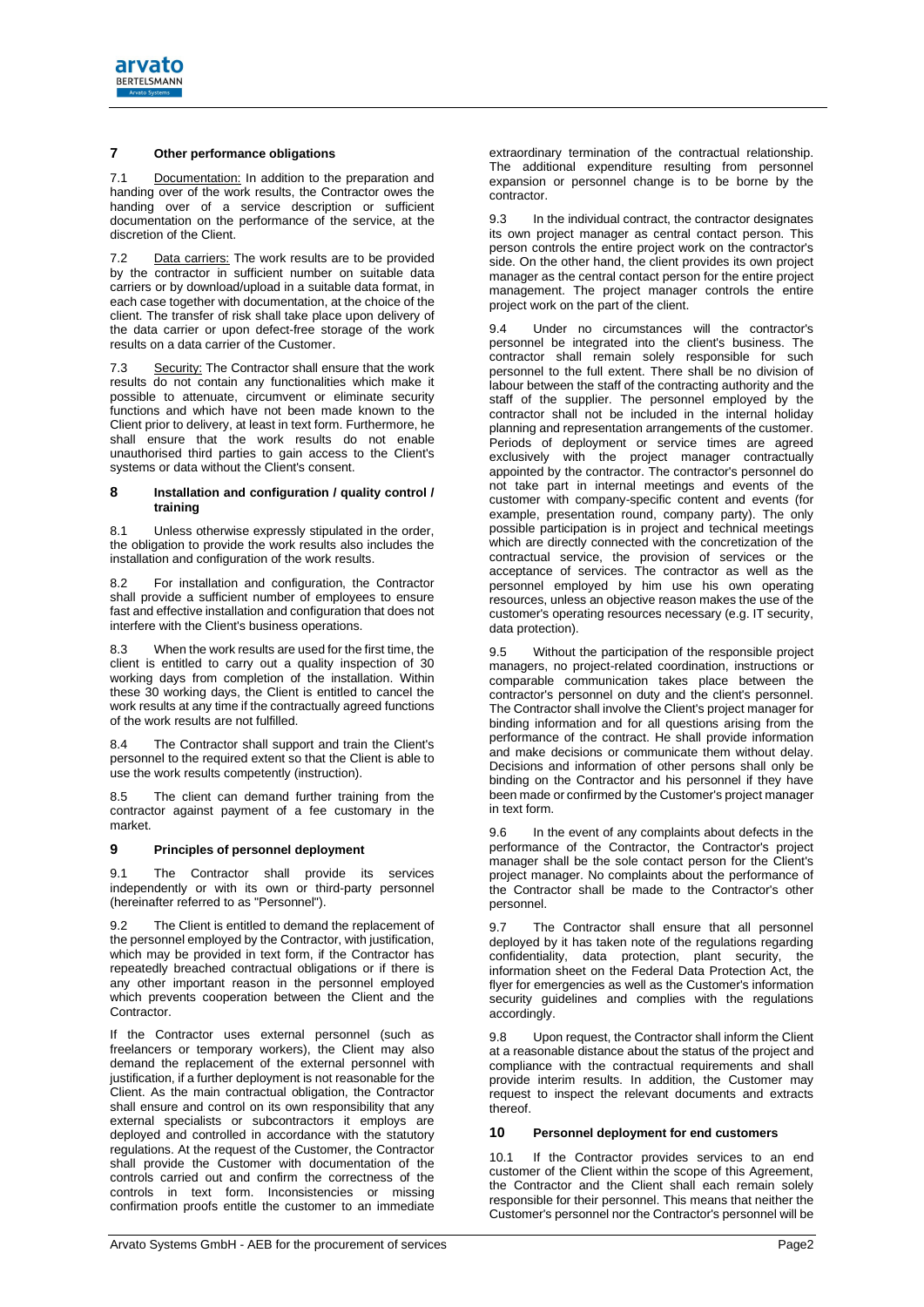

integrated into the operation of the end customer. Furthermore, there is also no cooperation based on the division of labour and no direct communication between the personnel of the contractor, the client and the end customer.

10.2 Every project-related coordination, instruction or comparable communication with the end customer is carried out solely by the responsible project manager of the client. This person is the exclusive contact person for the end customer as well as for the Contractor's project manager with regard to the services provided at the Client's end customer within the scope of this Agreement. In all other respects, the above provisions of Clauses [9.3](#page-1-0) to [9.6](#page-1-1) apply mutatis mutandis.

#### **11 Minimum wage**

<span id="page-2-0"></span>11.1 The contractor is obliged to pay his employees the statutory minimum wage. At the request of the Client, the Contractor shall prove to the Client that this obligation has been fulfilled by submitting suitable documents (in particular documents in accordance with Section 17 (1) MiLoG, clearance certificate from the competent social security or holiday fund, etc.) within 14 days for the entire duration of the contract up to six months after termination of the present contractual relationship.

<span id="page-2-1"></span>11.2 The Contractor shall indemnify the Client from all claims of third parties (in particular employees of the Contractor, Client's customers, Federal Employment Agency) in connection with the breach of the obligation to pay the statutory minimum wage on first demand.

11.3 The Contractor is obliged to oblige any subcontractor to pay the statutory minimum wage and release the Client from work to the same extent as the Contractor itself is obliged to do under Clause[s11.1](#page-2-0) and [11.2If](#page-2-1) the subcontractor in turn uses subcontractors, the Contractor shall ensure that all subcontractors are also obliged accordingly.

11.4 The contractor is liable to the client for all claims of third parties arising from the breach of the obligation to pay the statutory minimum wage by subcontractors.

#### **12 Compensation**

12.1 In principle, the services provided by the contractor are remunerated by the contracting authority either on a time and material basis or at a fixed price. The following paragraphs shall apply.

12.2 Unless otherwise agreed, the following regulations apply to remuneration according to expenditure:

- a) A remuneration based on time and effort agreed in the contract is the remuneration for the time spent on the services owed under the contract.
- b) A remuneration according to expenditure is due upon receipt of a verifiable invoice, the proof of performance signed by the contractor and countersigned by the client, and after successful quality testing.
- c) The signature of the performance record by the client does not yet indicate that the work has been performed in the required quality.
- d) The quality inspection shall be carried out after the requirements mentioned in point c) have been met, at the latest upon written and unobjectionable receipt by the customer or his end customers.
- e) Travel time for business trips from the place of assignment will be charged at 50% of the respective hourly rate. There are no further claims for compensation for travel time.

12.3 Unless otherwise agreed, the following regulations apply to the remuneration at a fixed price:

- a) A fixed price agreed in the contract is the remuneration for all services owed under the contract.
- b) A fixed price is due after complete provision of the service and successful quality inspection.

12.4 All agreed prices are exclusive of the legally applicable sales tax and include all incidental expenses, in particular travel expenses, travel times, transport costs and customs duties.

12.5 In case of wrong, bad or partial deliveries, the client is entitled to refuse payment until proper fulfilment.

12.6 Unless otherwise agreed, the remuneration is due for payment 30 days after receipt of a verifiable invoice, but in principle only after successful quality control of the work results. The invoice must contain the order number of the client and, if no lump-sum remuneration has been agreed, details of the service provision (including time, place, service rendered).

12.7 In the event of payment within 14 days of receipt of the verifiable invoice, the contractor shall grant the client a discount of 3% on the invoice amount.

12.8 The Contractor is only entitled to withhold payments or services and work results or to offset them against counterclaims if the claims asserted by the Contractor from the same legal relationship have either been acknowledged by the Client at least in text form or a legally binding decision has been made in legal proceedings. The assignment of claims of the contractor against the client to third parties is excluded.

# **13 Default**

In the event of default, the client is entitled to the statutory claims. In addition, in the event of default on the part of the Contractor, the Client shall be entitled to demand a contractual penalty of 0.5% of the total order value per day of default.

If the Contractor exceeds an agreed delivery date by more than 7 calendar days, the Client is entitled to withdraw from the contract immediately.

The contractual penalty can be claimed until the final payment of the remuneration.

A contractual penalty paid by the contractor for delay shall be set off against any further claim for damages.

Further claims of the client in case of delay remain unaffected.

## **14 Qualitative performance disorders**

14.1 If the service is not provided, not provided in accordance with the contract or provided in a defective manner and if the contractor is responsible for this, he is obliged to provide the service in accordance with the contract within a reasonable period of time without additional costs for the client. A prerequisite for this is a complaint by the client, which must be made within 2 weeks of becoming aware of it. If the contractual provision of the service is not successful in essential parts for reasons for which the Contractor is responsible within the reasonable period of grace to be set by the Customer, the Customer shall be entitled to remedy the defect itself at the expense of the Contractor, to have it remedied by third parties or to terminate the contract without notice. In this case, the Contractor shall be entitled to remuneration for the services rendered on the basis of the contract until the termination becomes effective. The remuneration shall only be waived for those services for which the client proves within 4 weeks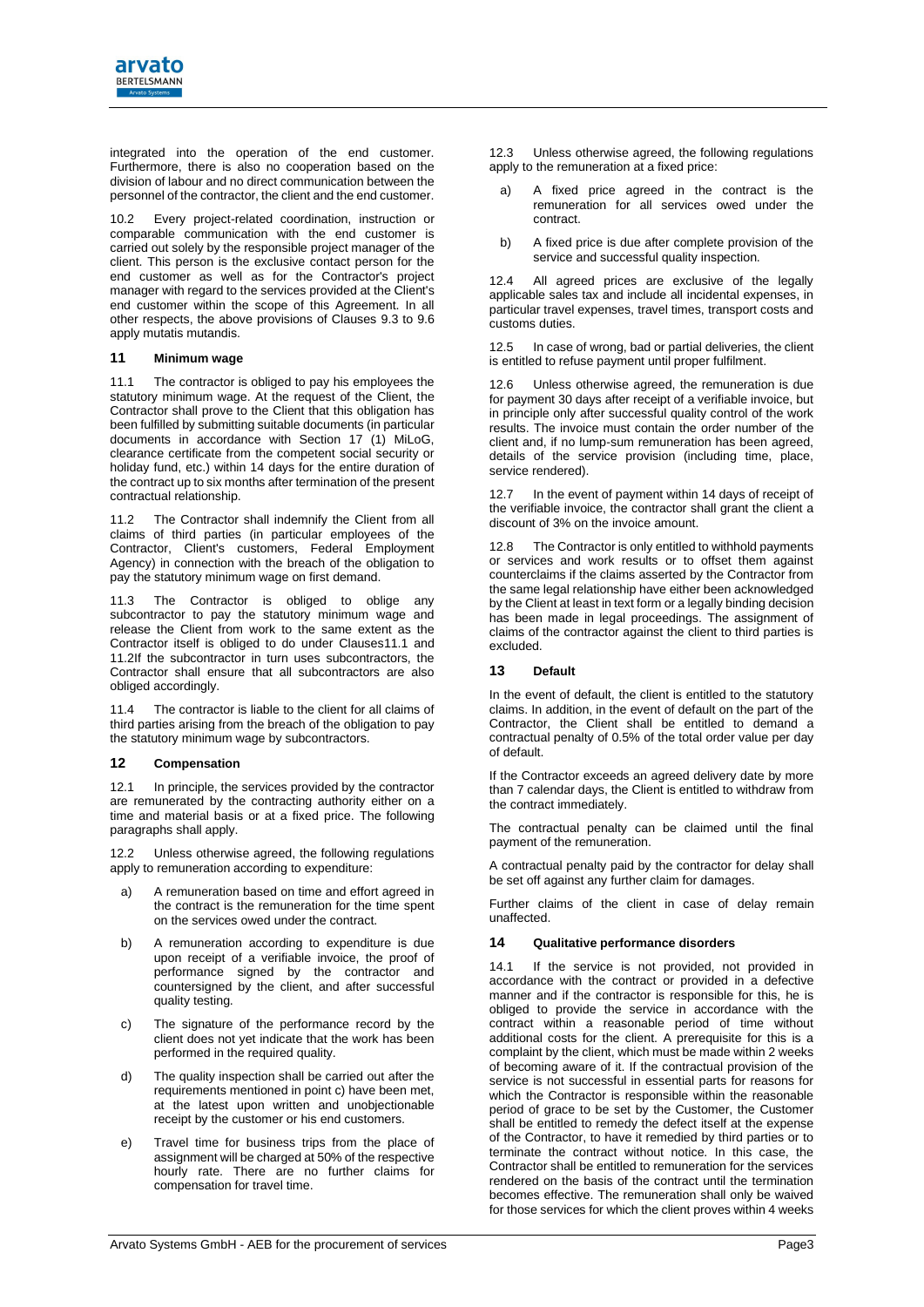

after the declaration of the termination that they are not usable and of no interest to him.

The statute of limitations for claims arising from qualitative deficiencies in performance is suspended if the parties negotiate the existence or scope of such deficiencies or if the contractor himself checks the existence of a deficiency. The suspension of the statute of limitations shall be terminated if the Contractor notifies the Client in text form that the negotiations have ended or the result of the examination is sent by the Client or the Contractor refuses to continue the rectification of the defect in text form. The resumption of the negotiation, examination or removal of defects shall again lead to the suspension of the limitation period.

14.3 The right to extraordinary termination for good cause remains unaffected.

# **15 Force majeure**

If the contractor is unable to provide the service on time due to force majeure (war, riots, strikes, lock-outs, fire and floods), the client may choose to withdraw from the contract instead of unilaterally extending the deadline for providing the service in accordance with the contract.

# **16 Liability**

16.1 If the client demands compensation for damages instead of performance, the claim for performance shall not lapse until the contractor has paid the compensation.

16.2 In all other respects the statutory provisions shall apply.

# **17 Third-party rights**

Insofar as the work results supplied by the contractor violate the rights of third parties and this at least slightly negligent violation of rights is based on a performance by the contractor, the contractor undertakes to indemnify the client on first demand from all claims of third parties raised thereupon as well as from all costs associated with the legal defence including the costs for an adequate licence acquisition.

## **18 Confidentiality**

<span id="page-3-0"></span>18.1 The Contractor undertakes to keep secret and to maintain secrecy about all information (e.g. business and trade secrets, data, technical and commercial information of any kind) which it has come to know about the Customer and the order within the scope of this contractual relationship, whether verbally, in writing, in electronic or any other form, even beyond the duration of the contractual relationship, and to maintain silence about this. The information must be stored in such a way that any misuse is excluded.

18.2 Furthermore, the Contractor guarantees that its employees, consultants and other vicarious agents who are entrusted with the execution of the contract and who receive information in accordance with [18.1](#page-3-0) are bound in writing to secrecy.

## **19 Privacy and security**

19.1 The Contractor shall ensure that all persons entrusted with the performance of this contract observe the statutory provisions on data protection and are demonstrably obliged to maintain data secrecy in accordance with the rules on data protection.

19.2 In the case of order processing, a separate agreement shall be concluded between the contracting parties.

19.3 The client expressly does not give his consent to the use of the contact data for advertising purposes. Any 19.4 The Contractor undertakes to take all necessary measures to ensure information and operational safety and quality assurance at the Client's premises during the performance of the contract. The relevant guidelines and information sheets of the Customer shall apply, which shall be made available to the Contractor at its request.

# **20 Insurance**

20.1 The Contractor undertakes to maintain a business liability insurance policy throughout the duration of the contract, the scope and amount of which is appropriate to its liability risks under this contract.

20.2 Upon request of the Customer, the Contractor shall provide evidence of the conclusion and existence of the insurance policy and the payment of the corresponding premiums.

# **21 Audit**

21.1 The Client is entitled, either himself or through an appointed third party, to carry out an audit once a year, after prior notice and during business hours, at the Contractor's premises for the purpose of checking the Contractor's compliance with the contractual obligations.

21.2 The confidentiality of the contractor's information shall be respected and appropriate security provisions shall be taken into account.

21.3 The Contractor is obliged to grant access to all systems, books, records, business processes and facilities that the Client requires in order to conduct a proper and thorough inspection. The Contractor shall provide the necessary cooperation in such an inspection.

## **22 Termination/Term**

22.1 The term is specified in the respective contract.

22.2 Unless otherwise agreed in the respective individual contract, the Client may terminate the individual contract at any time with a notice period of 2 weeks.

22.3 The right to extraordinary termination for good cause remains unaffected.

# **23 Final provisions**

23.1 This agreement can only be transferred to third parties with the consent of the other party in text form using an electronic signature (in accordance with eIDAS requirements). On the part of the customer, third parties within the meaning of this clause are not the companies affiliated with Bertelsmann SE & Co KGaA, Gütersloh, group companies (§§ 15 ff. AktG) and Bertelsmann SE & Co KGaA itself.

23.2 The contractor is not entitled to name the client, details of the order or the client's end customer as a reference without the client's express consent.

23.3 The contractual penalties referred to in these contractual conditions may not exceed 5% of the total contract value.

23.4 The contractor acknowledges the provisions of the Supplier Code of Conduct of Bertelsmann SE & Co KGaA and undertakes to act in accordance with them. This Code of Conduct for business partners can be found at www.bertelsmann.de/unternehmen/grundwerte/compliance /geschaeftspartner/.

23.5 Changes, additions and the cancellation of this contract require text form by means of electronic signature (according to eIDAS requirements). This means that an email format does not meet these requirements. The same